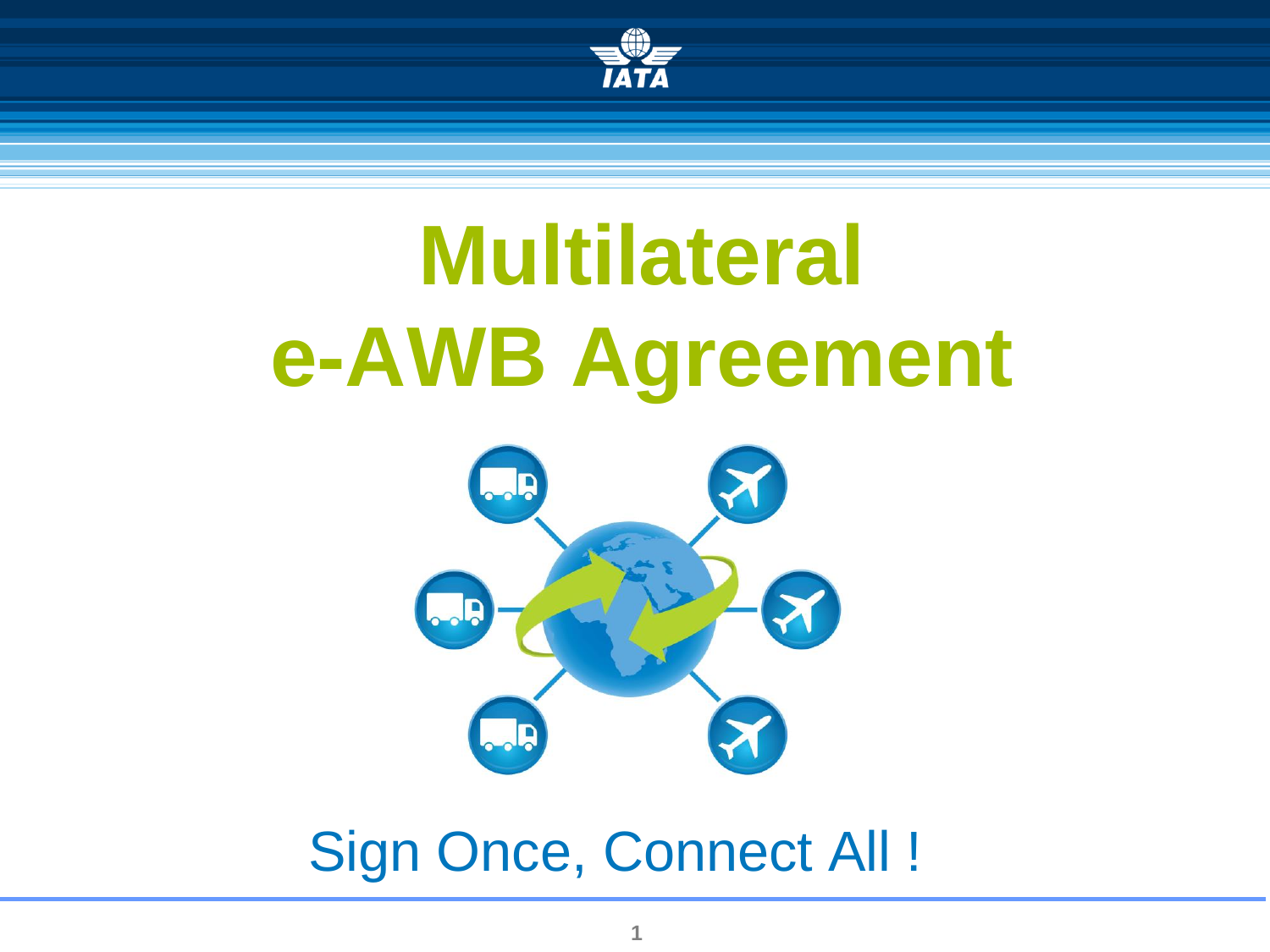

# **Background**

- **7** The Air Waybill (AWB) is the contract of carriage between Airline and "Shipper"
- **7** The **e-Air Waybill (e-AWB)** is an electronic cargo contract that replaces the paper AWB:
	- **Face of the paper AWB is replaced with** electronic messages
	- **Reverse of the paper AWB is replaced with an** e-AWB agreement

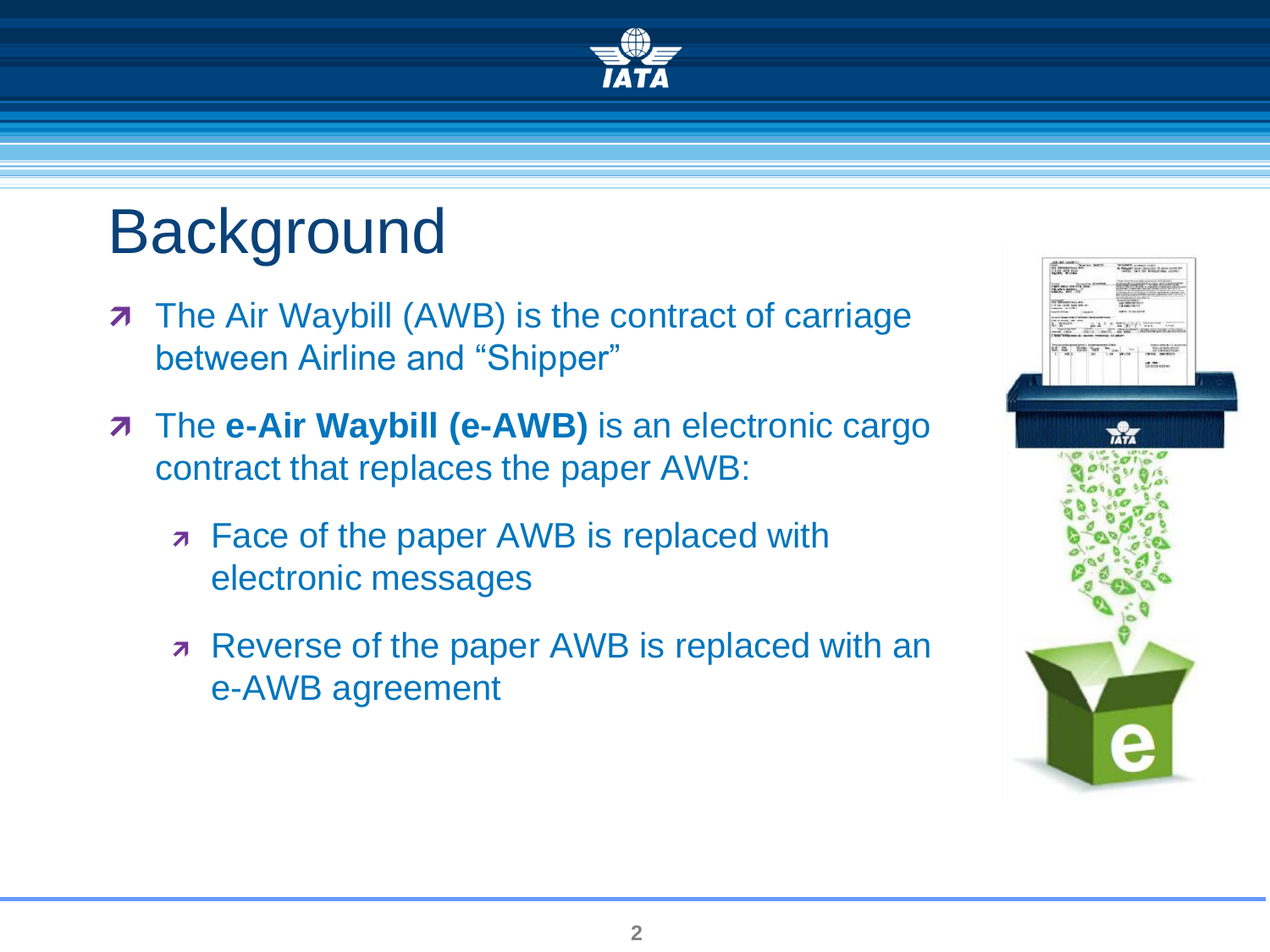

### **The e-AWB Agreement**

### **Paper Air Waybill**

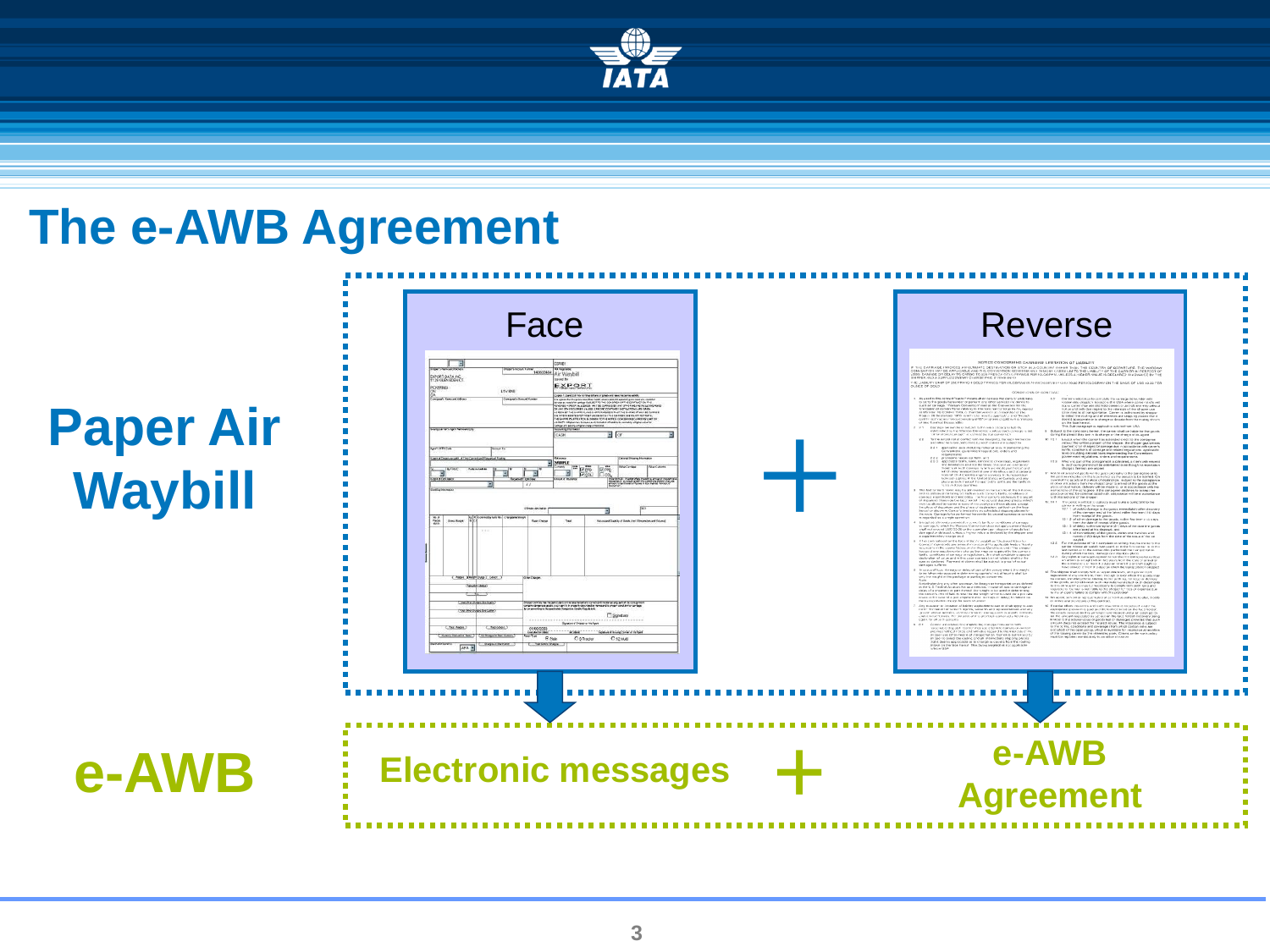

# The "Bilateral" challenge

- 7 In 2010, RP1670 "model EDI Agreement" was established, which enabled Airlines and Forwarders to do e-AWB
- **As more Parties adopted e-AWB, the** number of "bilateral" agreements increased exponentially
- **7** The burden of signing multitude of Agreements was found to be slowing down e-AWB adoption in the industry



**Bilateral e-AWB Agreements (IATA RP 1670)**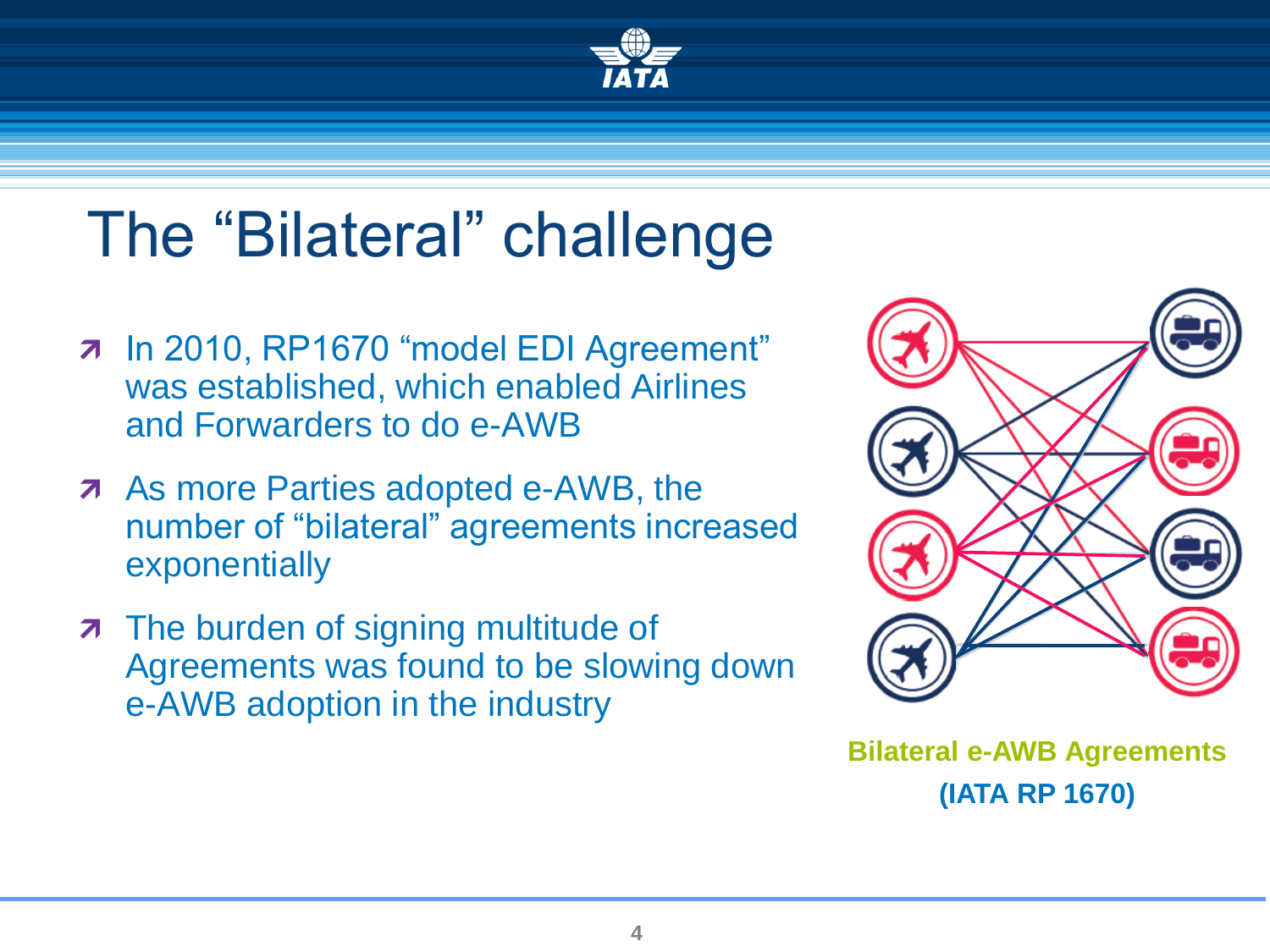

## The "Multilateral" solution

- **7** IATA with the industry developed a "multilateral" e-AWB Agreement as new [IATA Resolution 672](http://www.iata.org/whatwedo/cargo/e/eawb/Documents/eawb-resolution-672.pdf)
- **7** Parties sign **once** with IATA enabling them to do e-AWB with all other Parties:
	- **Airline** with all participating Freight Forwarders
	- **Freight Forwarder** with all participating Airlines



**MULTILATERAL E-AWB AGREEMENT (IATA RESOLUTION 672)**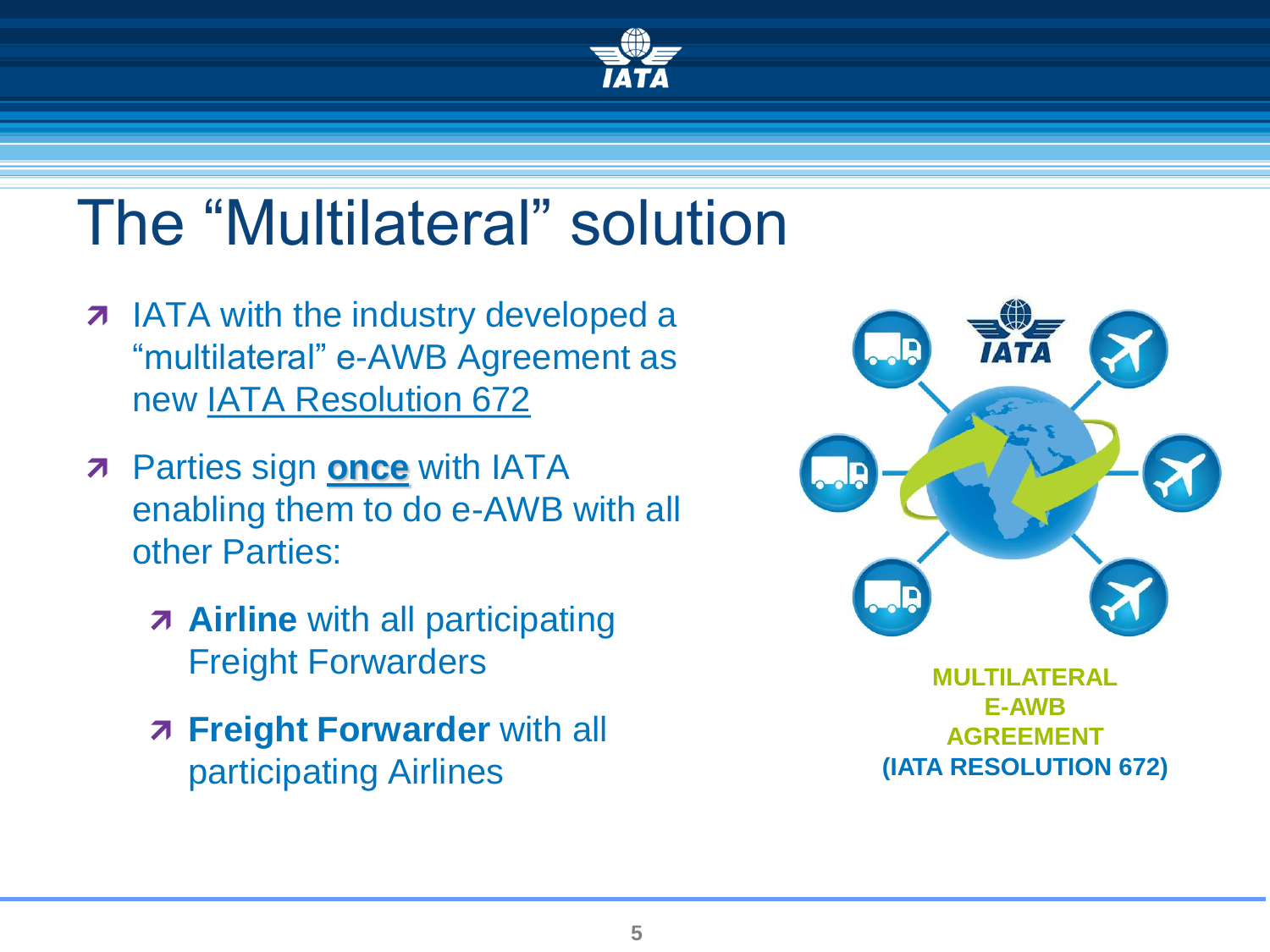

### What does it contain?

- **The Multilateral e-AWB Agreement provides the Legal framework for** parties to conclude cargo contracts by electronic means
- **7** It includes provisions for:
	- **z** the consent to do e-AWB
	- $\pi$  the high level operational aspects for e-AWB
	- **7** the confidentiality and security of data
	- **7** the rights and obligations of parties
- z It does not modify:
	- z the conditions of contract
	- **7** the conditions of carriage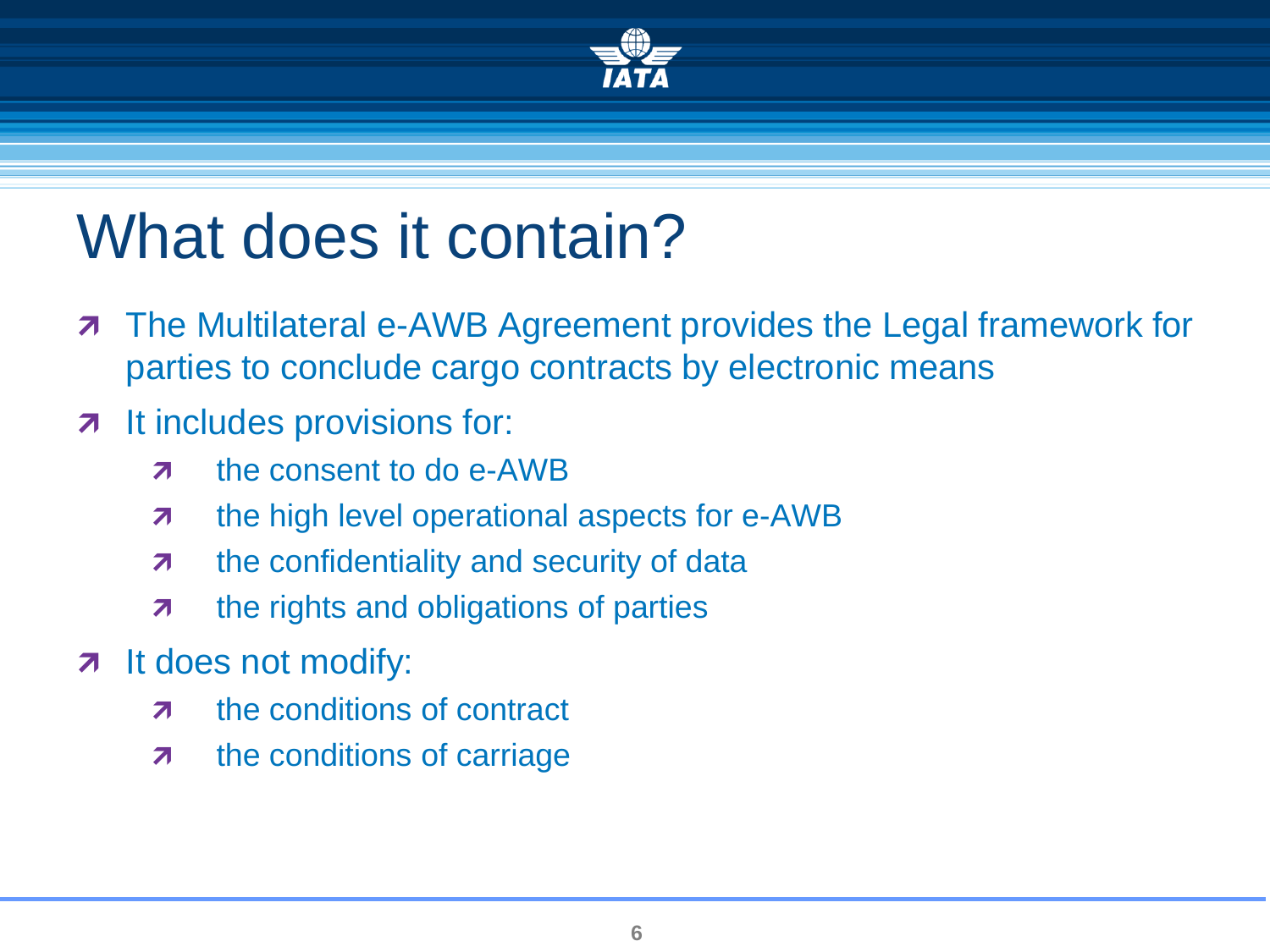### How does it work?

### **Step 1: Joining**

- **A** Airlines join the Agreement
- **7** Freight Forwarders join the Agreement

### **Step 2: Activation**

- **A** Airline and Freight Forwarder have bilateral discussions on locations and start dates
- **A** Airline sends "Activation Notice" to Freight Forwarder confirming the bilaterally decided location(s) and dates

### **Step 3: Start to do e-AWB**









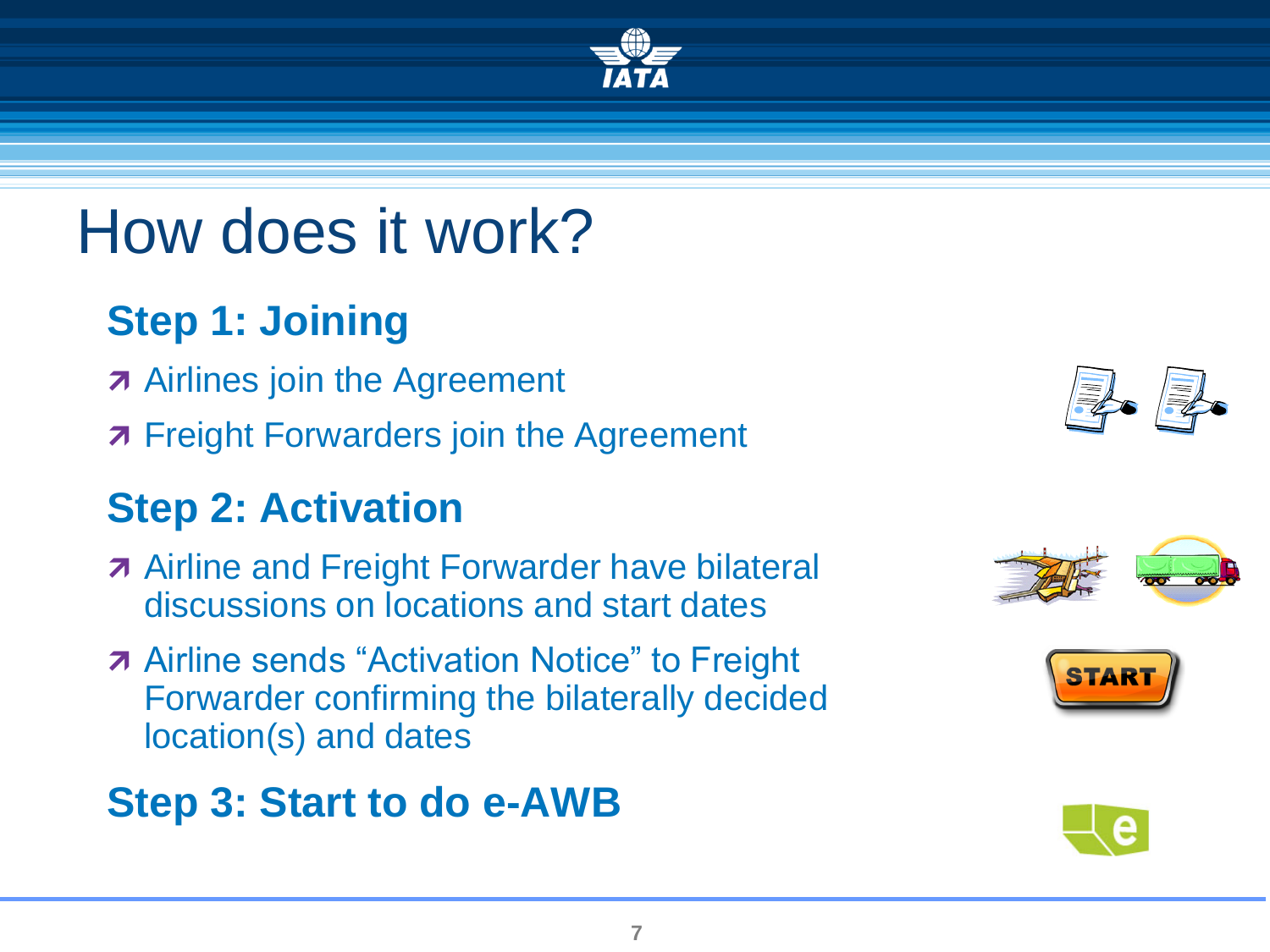

### What are the benefits?

- **T** No more lengthy and costly Legal discussions to start e-AWB:
	- **Airlines** will have a single agreement with IATA, enabling them to accept e-AWB from all participating Freight Forwarders
	- **Freight Forwarders** will have a one-stop shop agreement that will allow them to tender e-AWB shipments to multiple airlines in numerous airports around the globe
- Parties still remain in control of where and when e-AWB should start depending on the technical and operational readiness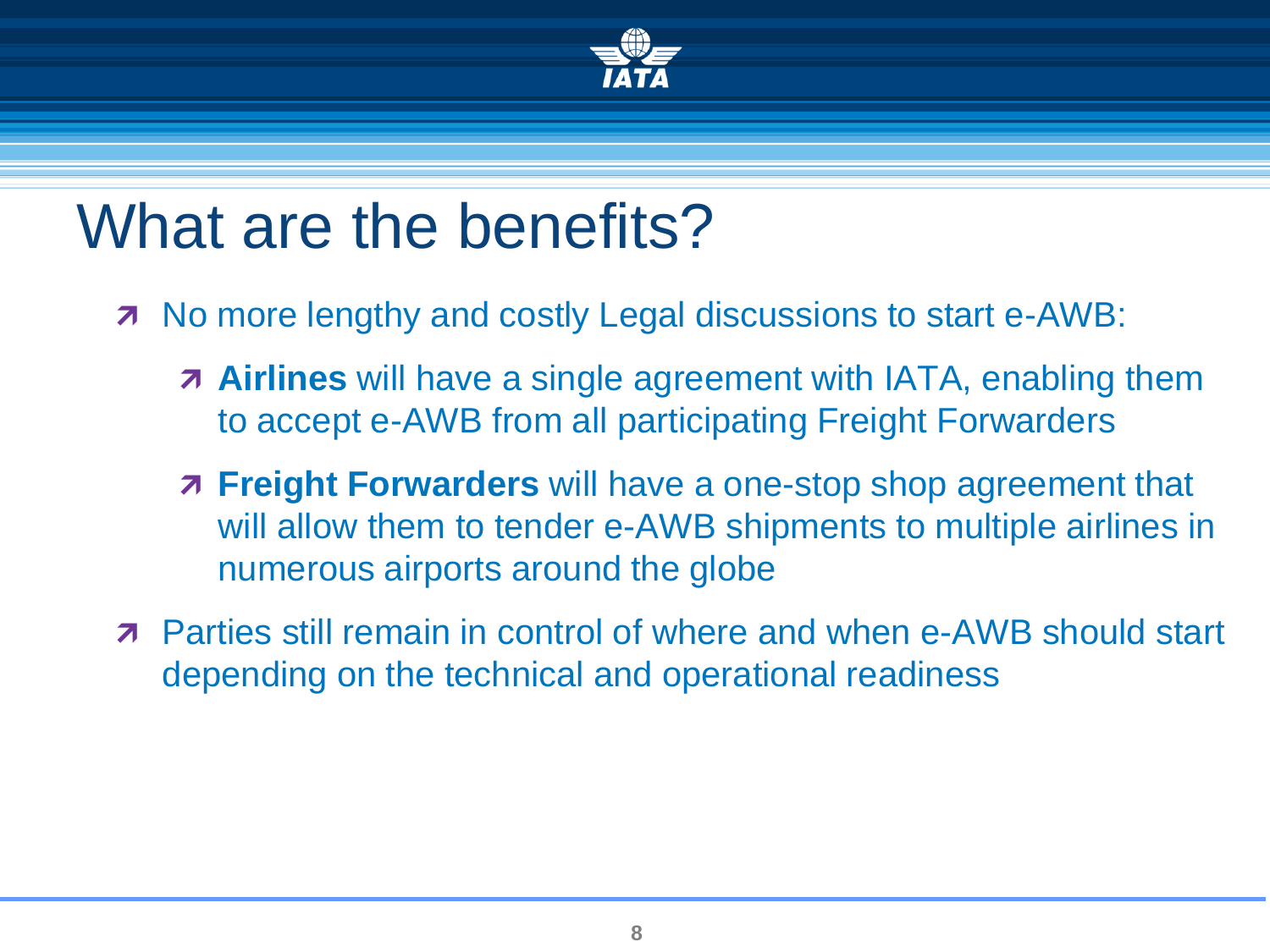

### Endorsed by Industry Associations

| <b>Location</b> | <b>Association</b>                             |
|-----------------|------------------------------------------------|
| Global          | <b>FIATA</b>                                   |
| Asia Pacific    | <b>FAPAA</b>                                   |
| Australia       | <b>AFIF</b>                                    |
| Canada          | <b>CIFFA</b>                                   |
| <b>Europe</b>   | <b>CLECAT</b>                                  |
| Finland         | <b>Finnish Freight Forwarders' Association</b> |
| France          | <b>TLF Overseas</b>                            |
| Hong Kong       | <b>HAFFA</b>                                   |
| Italy           | ANAMA                                          |
| Jordan          | Jordanian Logistics Association                |
| Norway          | LTL                                            |
| Qatar           | QAFL                                           |
| Singapore       | The Singapore Aircargo Agents Association      |
| Sri Lanka       | Sri Lanka Freight Forwarders Association       |
| Thailand        | Thai Airfreight Forwarders Association         |
| UK              | BIFA                                           |

#### See complete list @ [www.iata.org/eawb-multilateral](http://www.iata.org/e-awb-multilateral)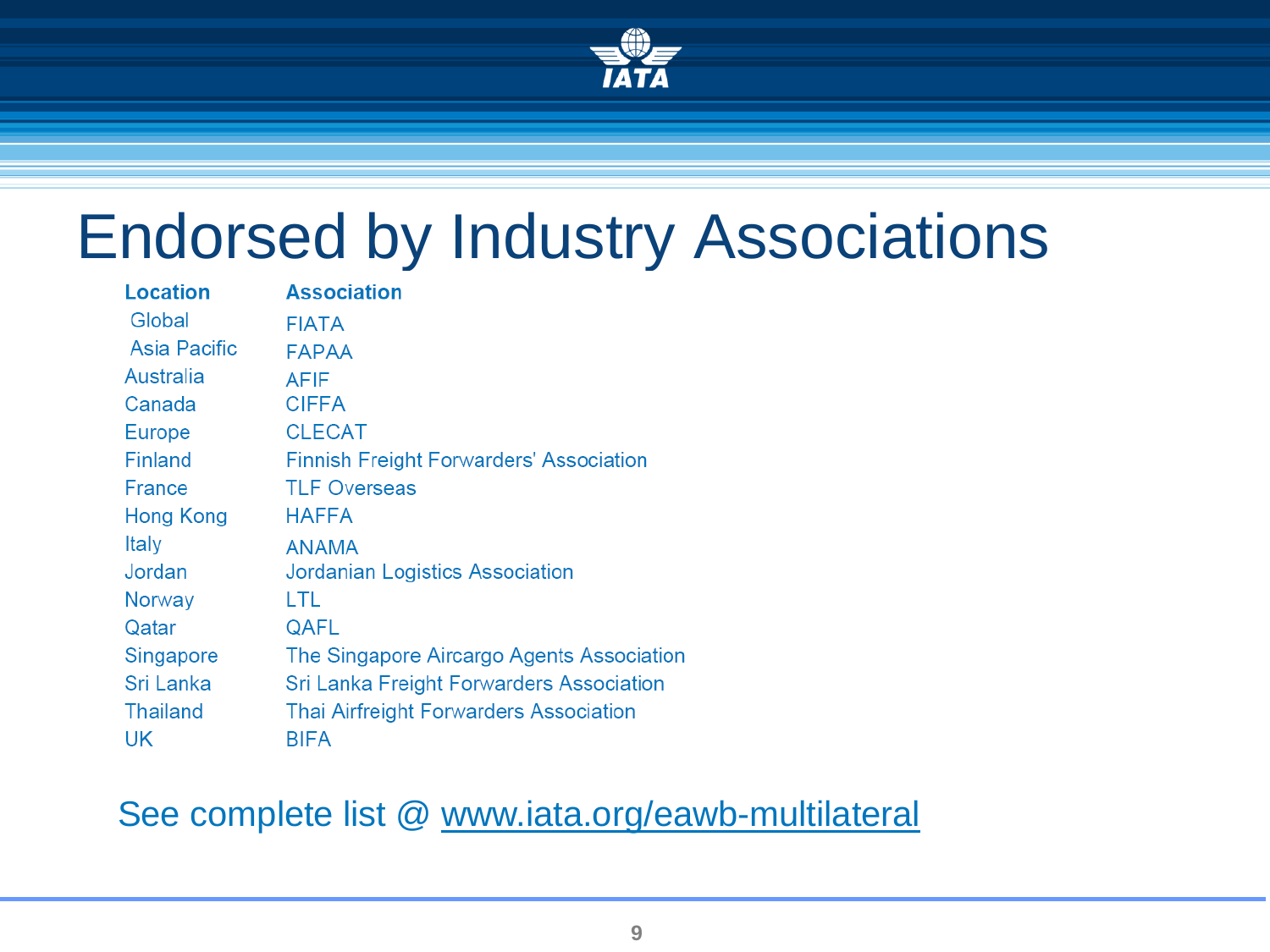

### Who has joined?

- **► [See complete list of Freight Forwarders](https://matchmaker.iata.org/efReport/ffAndAffiliatesAgrReport)**
- ▶ [See complete list of Airlines and Airports](https://matchmaker.iata.org/efReport/airlinesAndAirportsAgrReport)

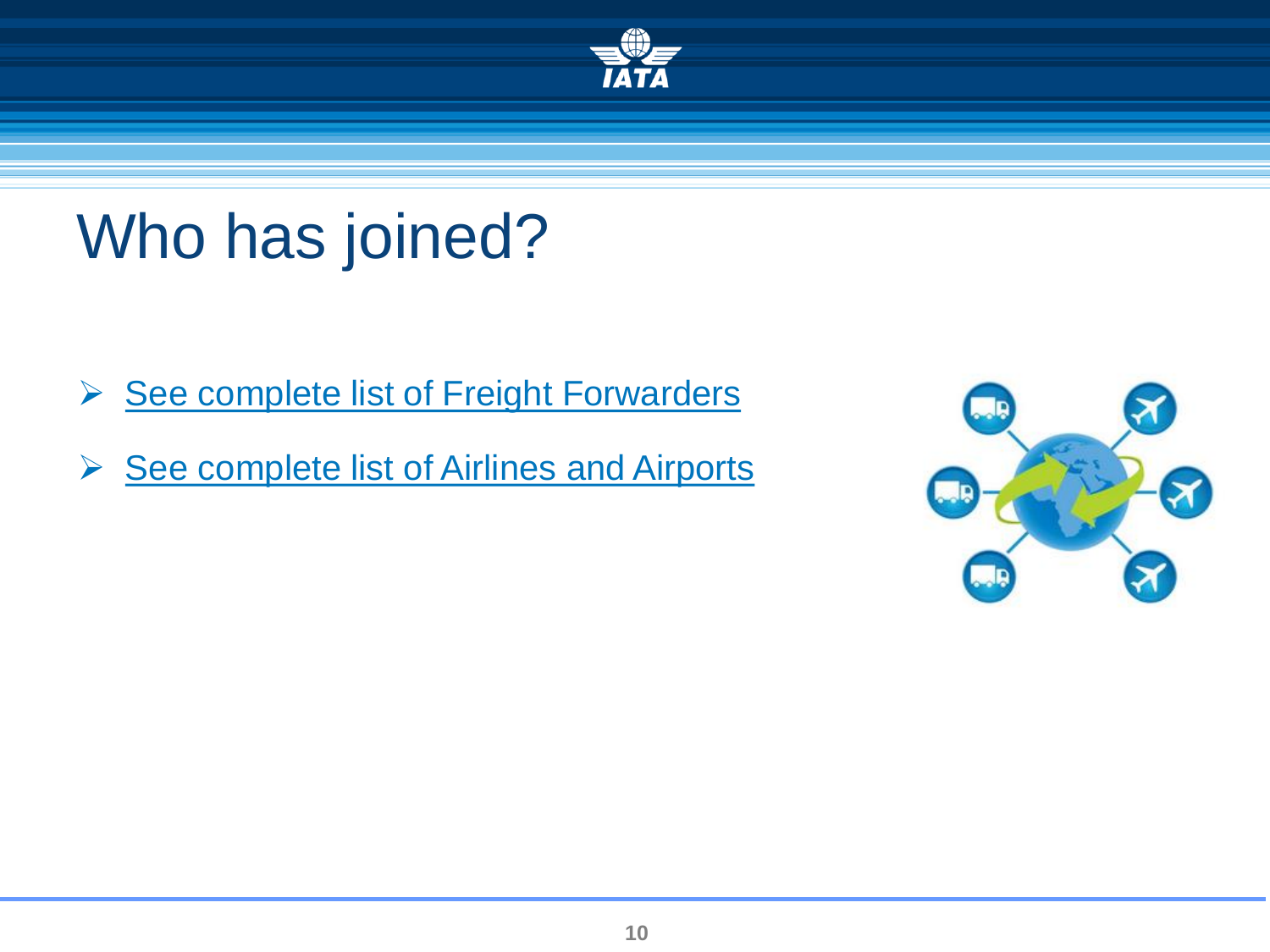

# How to join?

- **A** Airlines and freight forwarders are invited to join
	- **Airlines [how to join and next steps](http://www.iata.org/whatwedo/cargo/e/eawb/Pages/multilateral-airlines.aspx)**
	- **7** Freight Forwarders [how to join and next steps](http://www.iata.org/whatwedo/cargo/e/eawb/Pages/multilateral-forwarders.aspx)